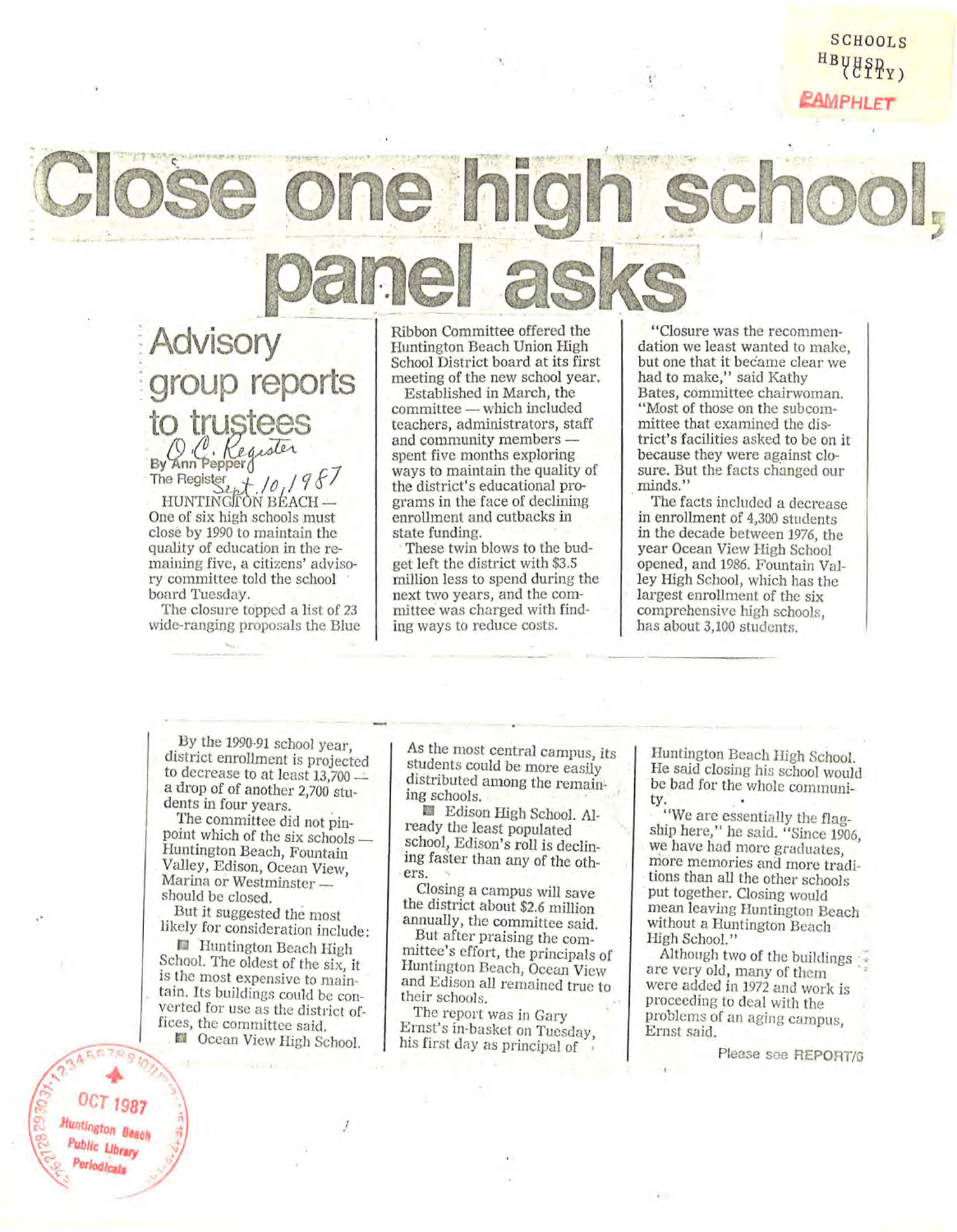## --='m'\$;r±~;gM\_M'W>~ "~B€jfiCflcrflzeil~!@~idvroory committee recommends closing a high school

## **FROM 1**

"You can put me down as against closing Edison," Edison High School Principal Jack Kennedy said. "You don't close the best school in the state.

"But when you're a principal, you loolt at these things in a selfish way, and the committee looked at it in the way it should have. I'll need more time to study the report before I can comment fully," he said.

"I sure hope they don't close Ocean View, $\cdot$  its principal. John Myers, said. "I think the Blue Ribbon Committee was

wise in recommending the con $cept$   $-$  in naming three schools as possibilities (for closure) instead of just one.

"I've only had a chance to skim the report, but we had 2,550 students enrolled today, the same as last year," he said, indicating the need for a school at Ocean View's location.

But proposing that a school be closed was only the first item on the committee's list.

Few aspects of district life went untouched by the recommendations and several, such as one advising that vocational

education be expanded, contradict current district policy. It was a difficult, often painful task) Bates said.

!IAs we studied the budget, *it*  became clear there was no 'fat.' So none of these recommendations was easy to make and none was made lightly," she said.

The guiding principle for the committee was to keep cuts "as far away from the classroom as possible." But in some cases, the suggestions unavoidably involved curricula.<br>For example, the committee

concluded that college-level. classes should only be offered

when they attract a minimum of 20 students.

It also suggested that if recommended staff cuts are made, services should be cut instead of overburdening the remaining staff. To date, the district has attempted to maintain services although staffing has declined.

Principals' budgets, which have held steady since 1979, should be increased and used exclusively to improve student instruction, according to the report. Committee members also unanimously opposed the sale of any district property) at least for the present.

To be included in the list of

recommendations, each proposal had to receive the approval of the majority of the committee. Almost all of the 23 listed received unanimous or nearly unanimous endorsement.

The recommendation to close a school was approved with only a single negative vote.

"But we want to stress that these are only recommendations," Bates said. "The final decision on \vhich proposals, if any of them, are adopted will be up to the Board of Trustees."

The board has seveml months to review the committee's report before the preliminary budget for 1988-89 is due.

(iV/e \vor}\cd very hard on this report," Bates said. "The volunleers on the committee spent many hours of their summer on it. Attendance was good at the meetings and discussions were serious. And although our task was unpleasant, I feel proud of the work we did."

The committee delivered responsible and responsive rec~ ommendations, board President Bonnie Castrey said.

"Its members worked diligently; now (the board) will have to study the report in detail," she said.

Public hearings on the recommendations are to be scheduled.